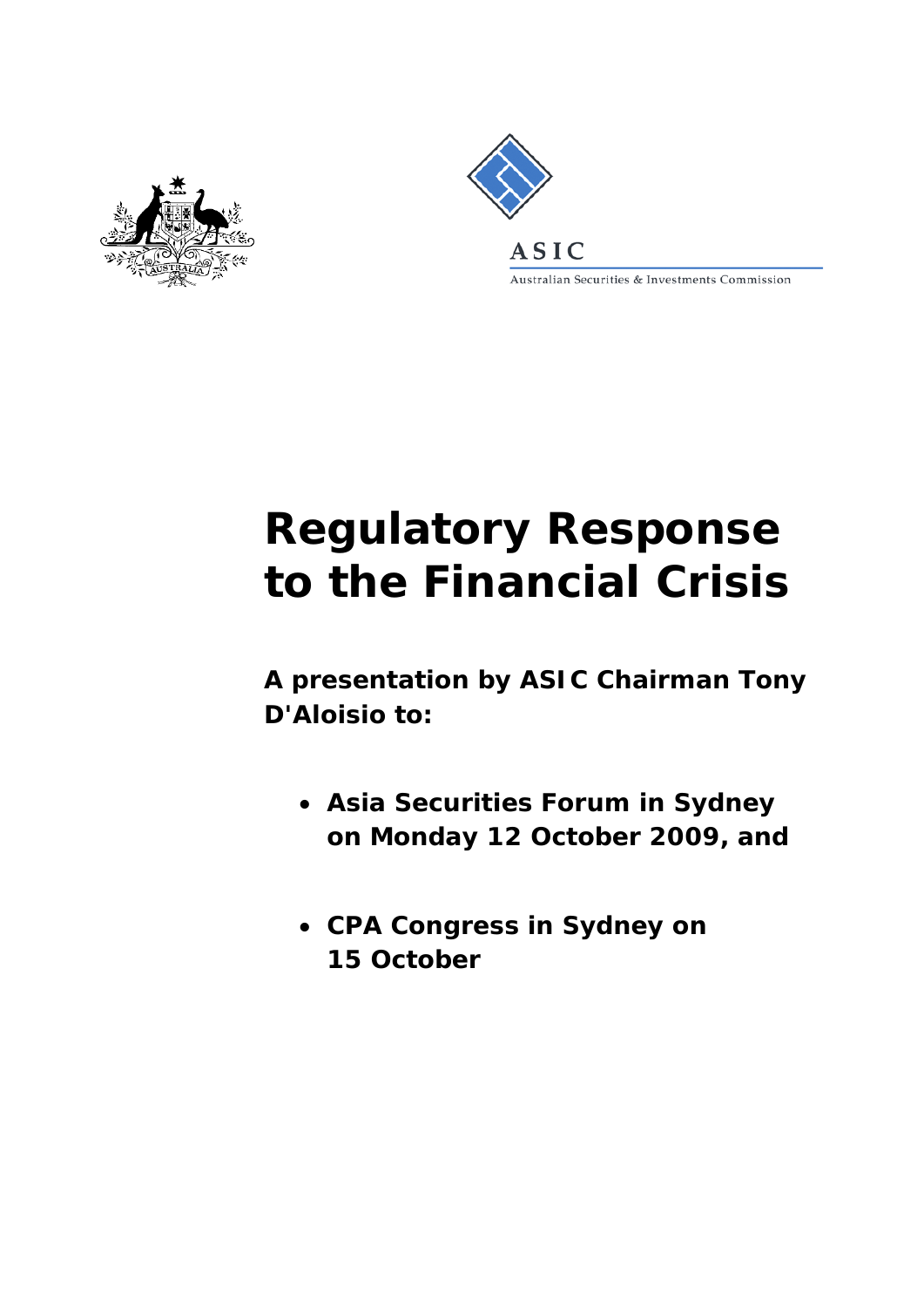# **Regulatory Response to the Financial Crisis**

# **By Tony D'Aloisio Chairman Australian Securities and Investments Commission**

The following presentations were based on these speaking notes:

- **Asia Securities Forum** in Sydney on Monday 12 October 2009
- **CPA Congress** in Sydney on 15 October 2009

I am going to talk about the global regulatory agenda which has arisen out of the financial crisis and its implications for Australia.

**\_\_\_\_\_\_\_\_\_\_\_\_\_\_\_\_\_\_\_\_\_\_\_\_\_\_\_\_\_\_\_\_\_\_\_\_\_\_\_\_\_\_\_\_\_\_\_\_\_\_\_\_\_\_\_\_\_\_\_\_\_\_**

As all of you know better than most, the global financial crisis (GFC) is already bringing about changes in the international regulatory landscape. The rules of the game are changing and those changes will shape the future of the financial markets (in which we all operate).

Today, I am going to briefly outline the international changes that are underway. Then in order to give you a better understanding of the reform process, I'll provide some insights on the dynamics behind those changes.

But importantly, I am going to go on to talk about whether something more fundamental may need to happen in the approach to reform to ensure that the right balance is struck and maintained between efficiency and investor protection. I am going to argue that the way to maximise our chance of getting this balance right (as we respond to the GFC) is to agree a conceptual framework against which to measure the reforms. Such a framework requires an analysis of the philosophical or economic underpinning of the current regulatory framework, and that this in turn means taking a fresh look at how the market works and our assumptions about market efficiency.

Now you may be thinking that's all fine internationally, but what does that all mean here in Australia? In the final part of my presentation, I will focus more specifically on the implications of these global changes for Australia.

As head of ASIC, understandably my focus is on the securities and investments markets and that will be my main focus today. Regulatory changes from the GFC go beyond securities and investment markets. They cover prudential and risk management practices for the major banks and financial institutions. In Australia, regulation in these areas is primarily a matter for the Reserve Bank of Australia (RBA) and Australian Prudential Regulation Authority (APRA) and Treasury.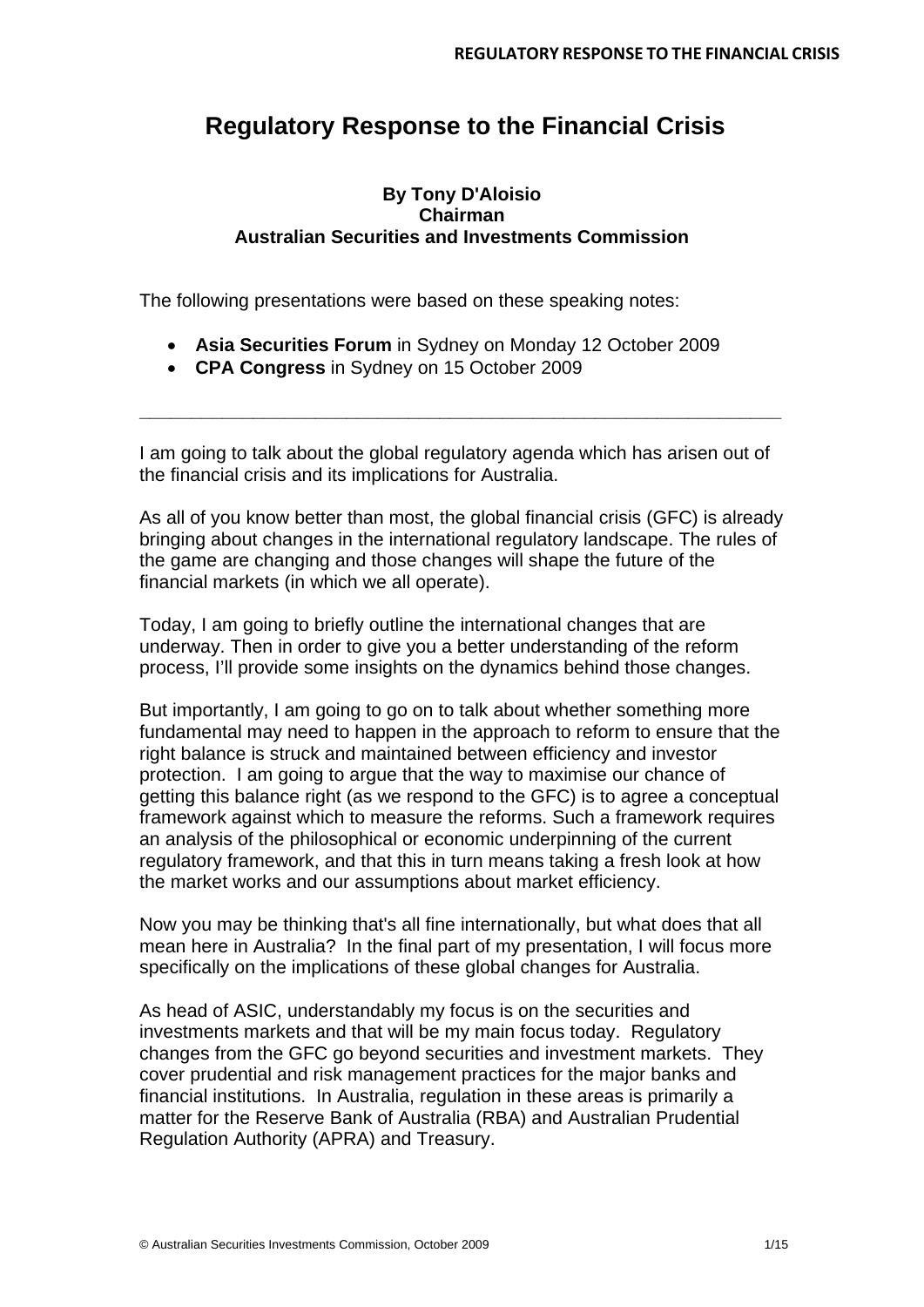# **GLOBAL REGULATORY CHANGES UNDERWAY**

This is a good time to outline what is going on globally, as we had the recent G-20 meeting in Pittsburgh and, last week, major meetings of the International Organization of Securities Commissions (IOSCO) in Basel.

I will start with five specific areas.

#### **Short Selling**

The GFC highlighted the potentially destabilising impact of short selling, its potential for misuse and its adverse impact on market confidence. In response, most major economies took steps to mitigate this negative impact on their markets.

IOSCO – the peak international regulatory body, representing some 115 securities and investments regulators – also reviewed the practice of short selling and endorsed four principles for a fair, orderly and efficient market.<sup>[1](#page-2-0)</sup> These deal with operational controls, market disclosure and reporting of short positions, compliance arrangements and exemptions from regulatory requirements.

The member countries of IOSCO – including Australia – are at different stages of implementation, with most still having a way to go.

Australia has placed a ban on naked short selling subject to the market making exceptions. Covered short selling is permitted subject to gross daily reporting. This will be extended to net reporting of positions to the market when the Government's proposed regulations (currently the subject of consultation) come into force<sup>[2](#page-2-1)</sup>.

# **Credit Rating Agencies**

l

Credit ratings play an important role in modern capital markets; protecting the integrity and quality of the rating process is important to market confidence and capital market efficiency.

The GFC highlighted significant issues with the use and quality of credit ratings. In response to these, IOSCO has updated its 2004 Code of Conduct to provide more detail on minimum standards for regulating the activity of credit rating agencies or CRAs.<sup>[3](#page-2-2)</sup>

<sup>1</sup> IOSCO, *Regulation of Short Selling, Report of the Technical Committee of IOSCO <*

<span id="page-2-1"></span><span id="page-2-0"></span>[http://www.iosco.org/library/pubdocs/pdf/IOSCOPD292.pdf>](http://www.iosco.org/library/pubdocs/pdf/IOSCOPD292.pdf) at 19 June 2009.<br>
The Hon Chris Bowen MP, Short Selling Disclosure Regulations (Press Release, 2 October 2009).<br>
<sup>3</sup> IOSCO, Code of Conduct Fundamentals for Credit R

<span id="page-2-2"></span>*Committee of IOSCO* < [http://www.iosco.org/library/pubdocs/pdf/IOSCOPD271.pdf>](http://www.iosco.org/library/pubdocs/pdf/IOSCOPD271.pdf) at May 2008.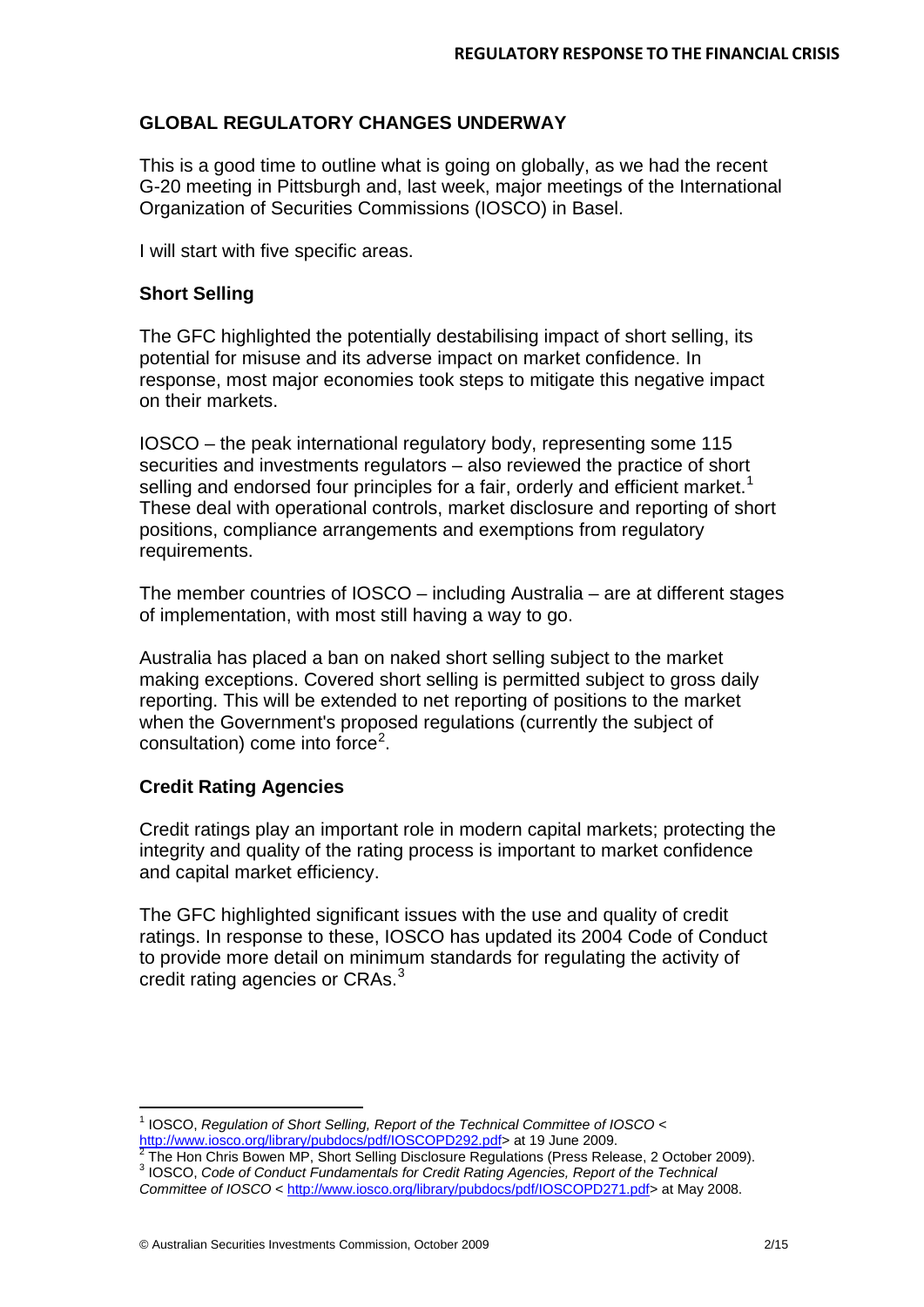In Australia, changes to the regulation of CRAs were announced in November 2008.<sup>[4](#page-3-0)</sup> These included that CRAs will no longer be exempt from holding an AFS licence. ASIC will announce the full details of the new regime next month.

### **Securitisation**

Sustained economic recovery requires credit to start flowing again, and securitisation will play an important role in this. It is generally accepted that regulation needs to be revisited to help this process and restore confidence.

IOSCO has recommended principles intended to realign incentives along the securitisation value chain, enhance disclosure, introduce suitability requirements and introduce measures to address risk management practices. [5](#page-3-1)

The IOSCO principles go to such things as 'skin in the game', which means that originators and sponsors retain a long-term economic exposure, and enhanced transparency.

Implementation is in the early stages, although the US Administration and the European Union have both made progress towards originators having 'skin in the game'.

#### **Credit Default Swaps Markets**

The stresses of the GFC highlighted issues with the credit default swaps, or CDS markets – particularly their transparency, the reliability of their price setting and their settlement mechanisms.

IOSCO has agreed high-level principles which are intended to support the development of appropriately regulated structures to clear standardised  $CDSs.<sup>6</sup>$  $CDSs.<sup>6</sup>$  $CDSs.<sup>6</sup>$ 

Assessment and implementation of these principles is still at an early stage. In Australia, the RBA, APRA and ASIC have established a Joint OTC Working Group to progress this activity and examine the over-the-counter or OTC markets more generally.

#### **Hedge Funds**

The GFC has contributed to a general loss of confidence in hedge funds – driven in part by concerns about their impact on market stability and market integrity. However, it is generally accepted that hedge funds did not cause the

l

<span id="page-3-0"></span><sup>4</sup> Senator, the Hon Nick Sherry, *Improved Australian Controls for Credit Rating Agencies and Research Houses* (Press Release, 13 November 2009). <sup>5</sup> IOSCO, *Unregulated Financial Markets and Products, Report of the Technical Committee of IOSCO*

<span id="page-3-1"></span>[<sup>&</sup>lt;http://www.iosco.org/library/pubdocs/pdf/IOSCOPD301.pdf>](http://www.iosco.org/library/pubdocs/pdf/IOSCOPD301.pdf) at 4 September 2009.<br><sup>6</sup> IOSCO, above n 4.

<span id="page-3-2"></span>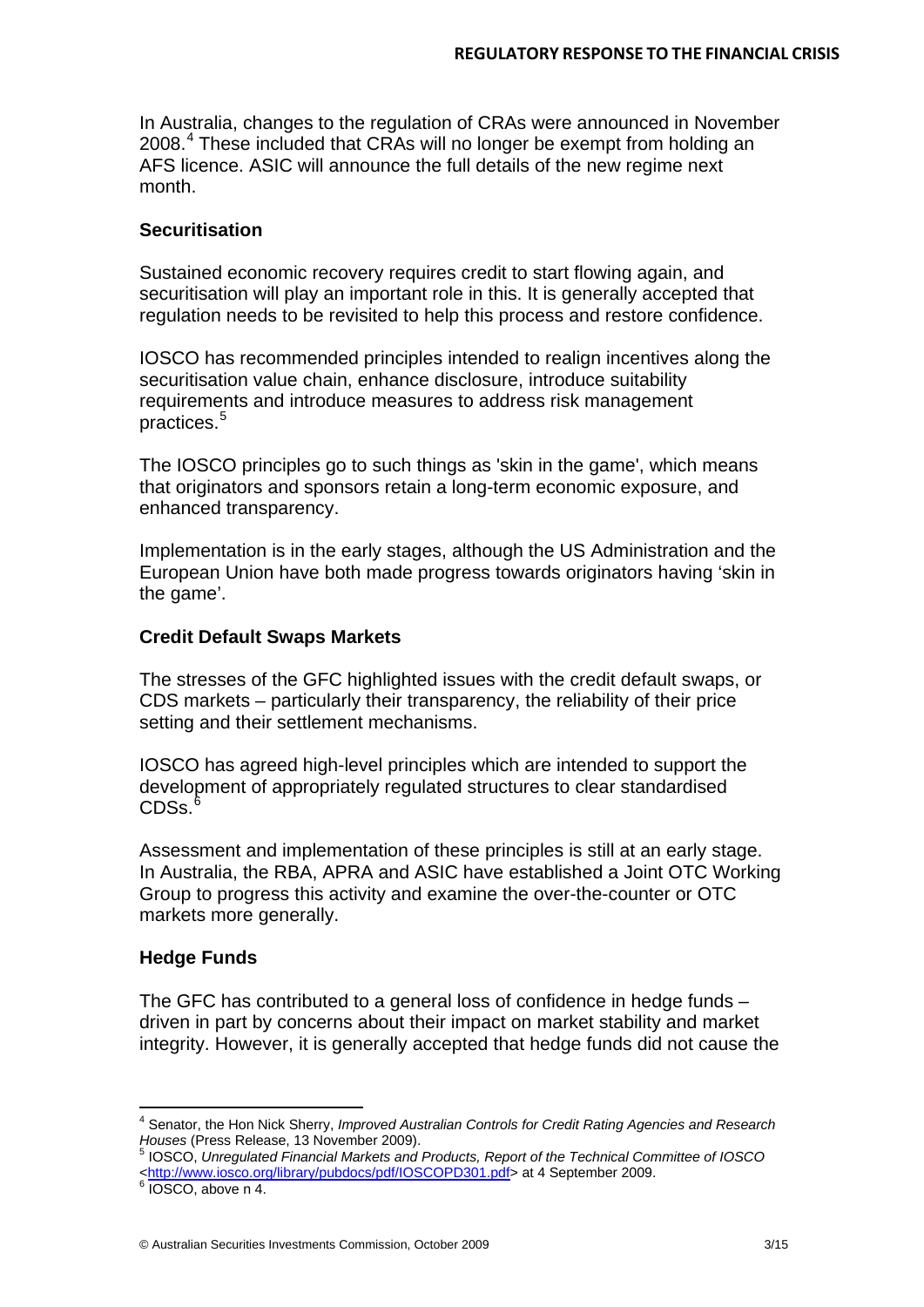GFC and that going forward they can play an important role in price discovery and providing market liquidity.

When it comes to reform of hedge funds, the focus has been on revisiting regulation to identify areas for improvement. IOSCO has agreed six principles for the regulation of hedge funds.<sup>[7](#page-4-0)</sup> These are intended to address market stability and the risk of abuse by introducing greater transparency and operational controls over market participants.

The implementation and refinement of these principles by member countries is also at an early stage. In Australia, ASIC is assessing what changes would be required to implement such changes as part of advising Treasury.

#### **Changes in the regulatory landscape still to come**

To give a sense of the size of the current agenda, let me go beyond these five specific areas and outline additional work by IOSCO and other international Standard Setters.

IOSCO Standing Committees are working on issues which include enhanced transparency and disclosure; due diligence practices; and measures to improve market intermediary risk management practices<sup>[8](#page-4-1)</sup>.

#### **Prudential Changes**

l

The Financial Stability Board, or FSB, has a big agenda covering important issues<sup>[9](#page-4-2)</sup>, including:

- strengthening the global capital framework by building stronger buffers into the financial system (including capital, liquidity and provisioning).
- making global liquidity more robust and increasing bank resilience to system wide liquidity shocks.
- reducing moral hazard and strengthening capacity for cross-border resolution.
- strengthening accounting standards (which I will turn to in a minute).
- improving compensation practices, and working to implement standards about compensation aligned to prudent risk taking supported by

<span id="page-4-0"></span><sup>7</sup> IOSCO, *Hedge Funds Oversight, Report of the Technical Committee of IOSCO* 

<span id="page-4-1"></span><sup>&</sup>lt;sup>8</sup> IOSCO. Principles for Periodic Disclosure by Listed Entities

<sup>&</sup>lt;http://www.iosco.org/library/pubdocs/pdf/IOSCOPD298.pdf > at 2 July 2009; IOSCO, *Good Practices in Relation to Investment Managers' Due Diligence when Investing in Structured*

<span id="page-4-2"></span>*Financial Instruments* <http://www.iosco.org/library/pubdocs/pdf/IOSCOPD300.pdf > at 29 July 2009. <sup>9</sup> IOSCO, Financial Stability Board*, Improving Financial Regulation: Report of the Financial Stability Board to G20 Leaders*< [http://www.financialstabilityboard.org/publications/r\\_090925b.pdf>](http://www.financialstabilityboard.org/publications/r_090925b.pdf) at 25 September 2009.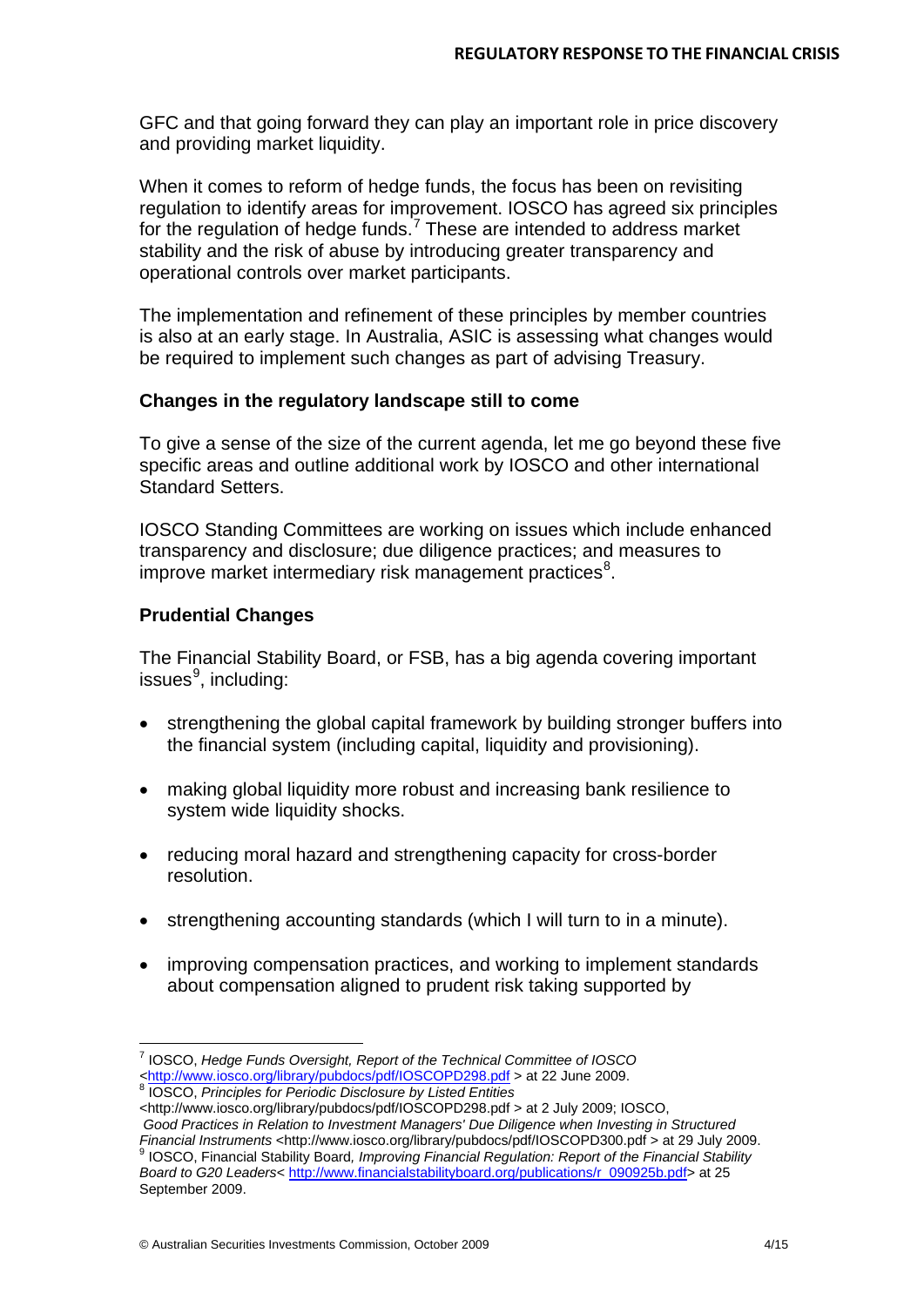governance arrangements.

• strengthening the robustness of the OTC derivatives markets, including strengthening capital requirements to reflect risk in OTC markets and incentivising the use of central counterparties.

#### **Accounting and Audit**

As you know, the content of Accounting Standards and the way in which they are developed have been key concerns of both the G-20 and the FSB in the last 12 months. These concerns have contributed to the very busy work agenda for Standard Setters [the International Accounting Standards Board (IASB) and the US Financial Accounting Standards Board (FASB)] and other advisory groups (including the Financial Crisis Advisory Group established late last year).

There are 4 key themes running through all of this work.

The **first** theme is around addressing the possible pro-cyclical nature of accounting standards. Standard Setters are looking at this in a number of ways. I want to mention two.

The first is in reviewing approaches to the use of fair value accounting, particularly in illiquid markets, which was thought by some to have exacerbated the impact of the GFC. The second is in reviewing approaches to provisioning and whether they should take into account future losses through the economic cycle.

A threshold issue in this work – and a challenge for accounting Standard Setters – has been to determine whether and how standards should take into account or allow for financial stability considerations. The traditional role of financial accounting standards has been about transparency – to help provide an accurate picture of the financial condition of companies. The impact of how financial information is used (and the possible pro or countercyclical impact) has not been a relevant consideration, with Standard Setters seeing this as being the responsibility of prudential and systemic stability regulators. Much of the tension in the debate we are seeing around IAS 39 (*Financial Instruments: Recognition and Measurement*), for instance, is about how we respond to this challenge.

Formal consultation between Standard Setters and the Basel Committee on Banking Supervision (the international grouping of prudential regulators) will help Standard Setters have regard to financial stability effects. The current review of loan loss provisioning requirements may result in the incurred loss approach being replaced with expected loss models (that is models which take into account possible future losses on existing loans). In the end, it may be as simple as saying that the greatest contribution Standard Setters can make to financial stability is by ensuring transparency.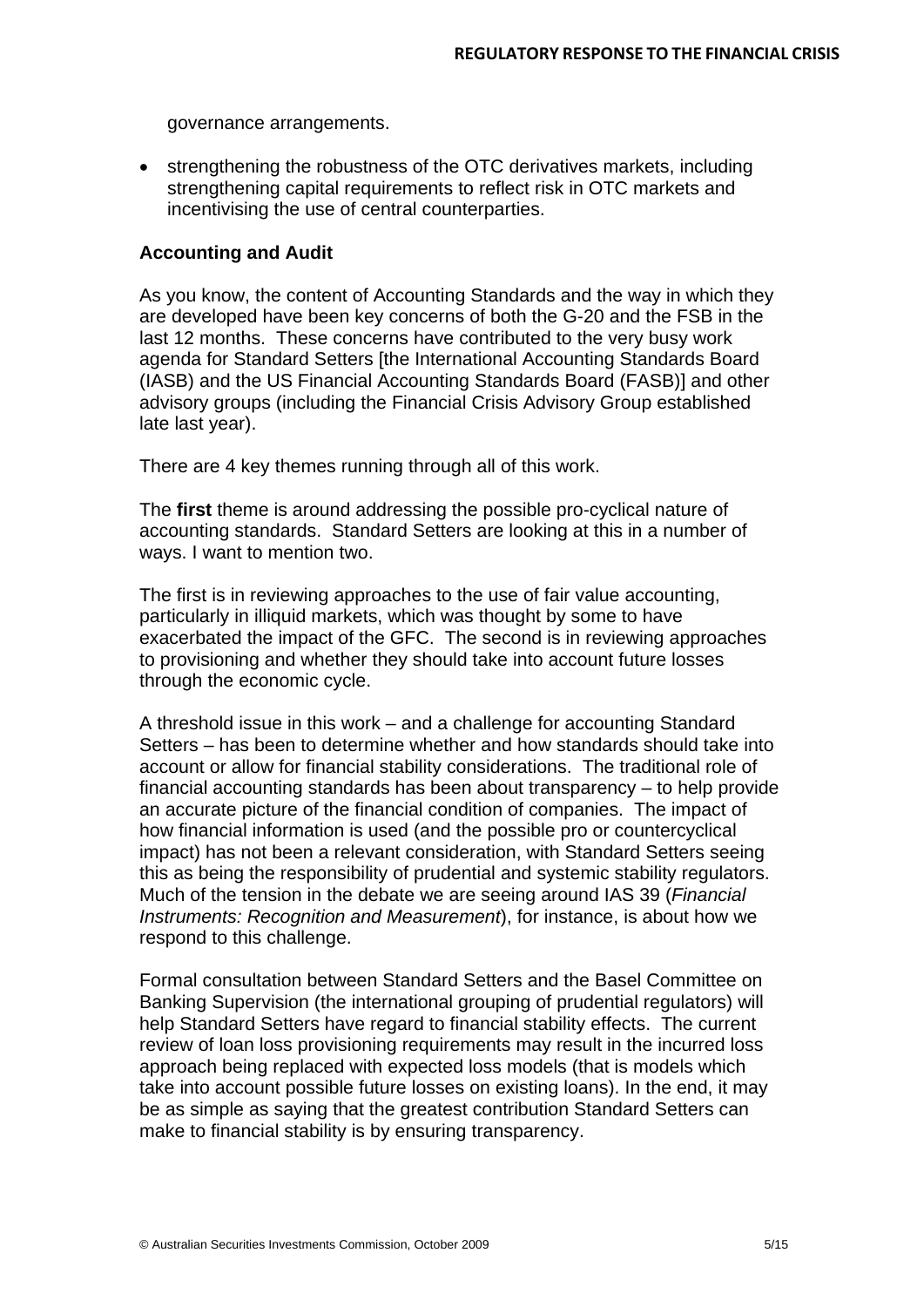The **second** theme is about ensuring simpler Accounting Standards. This has been an issue for Standard Setters for a number of years. The GFC has given additional impetus to ensuring standards are expressed in a way which provides uncomplicated guidance on accounting treatment. In short that they are more transparent.

Changes proposed (in consultation stage) by the IASB to IAS 39 to the use and content of fair value accounting are a good example of progress. These proposals say that amortised cost accounting may be used for financial instruments with basic loan features that are managed on a contractual yield basis, with fair value accounting for all other instruments; in effect, there would be just two categories of instruments – rather than the four basic categories that exist at present.

The **third** theme is about working toward global consistency in Accounting Standards. International Financial Reporting Standards (IFRS) has been implemented in more than 113 countries including the EU, Hong Kong and Australia. Two of the world's largest economies, US and Japan, have not implemented IFRS although both have developed road maps for IFRS implementation by 2014 and 2012 respectively. The fact that these significant economies apply standards in different ways, increases the importance of ensuring approaches taken by FASB and the IASB are aligned. The costs to business of different approaches are potentially significant and need to be reduced.

The **fourth and final** theme is about the governance of accounting standard setting processes. This involves two issues.

The first is about the independence of Standard Setters and the work they do from the influence of governments. The argument is that political pressure in the context of imperfect governance arrangements may result in additional risks and costs to industry, particularly where prompt responses are sought. A sound starting point has been the creation of the International Accounting Standards Committee Foundation (IASCF) Monitoring Board (whose members include regulators tasked with enforcing standards) which oversees the work of the IASB, through the IASCF. The Monitoring Board recently reaffirmed the need for accounting standard setters to remain independent of government and political pressures.

The second issue is ensuring that Standard Setters consult broadly and on an ongoing basis with key stakeholders (including prudential and securities regulators) on technical issues. This has recently been addressed by the IASB establishing an enhanced technical dialogue in which prudential regulators, in particular, play a major part.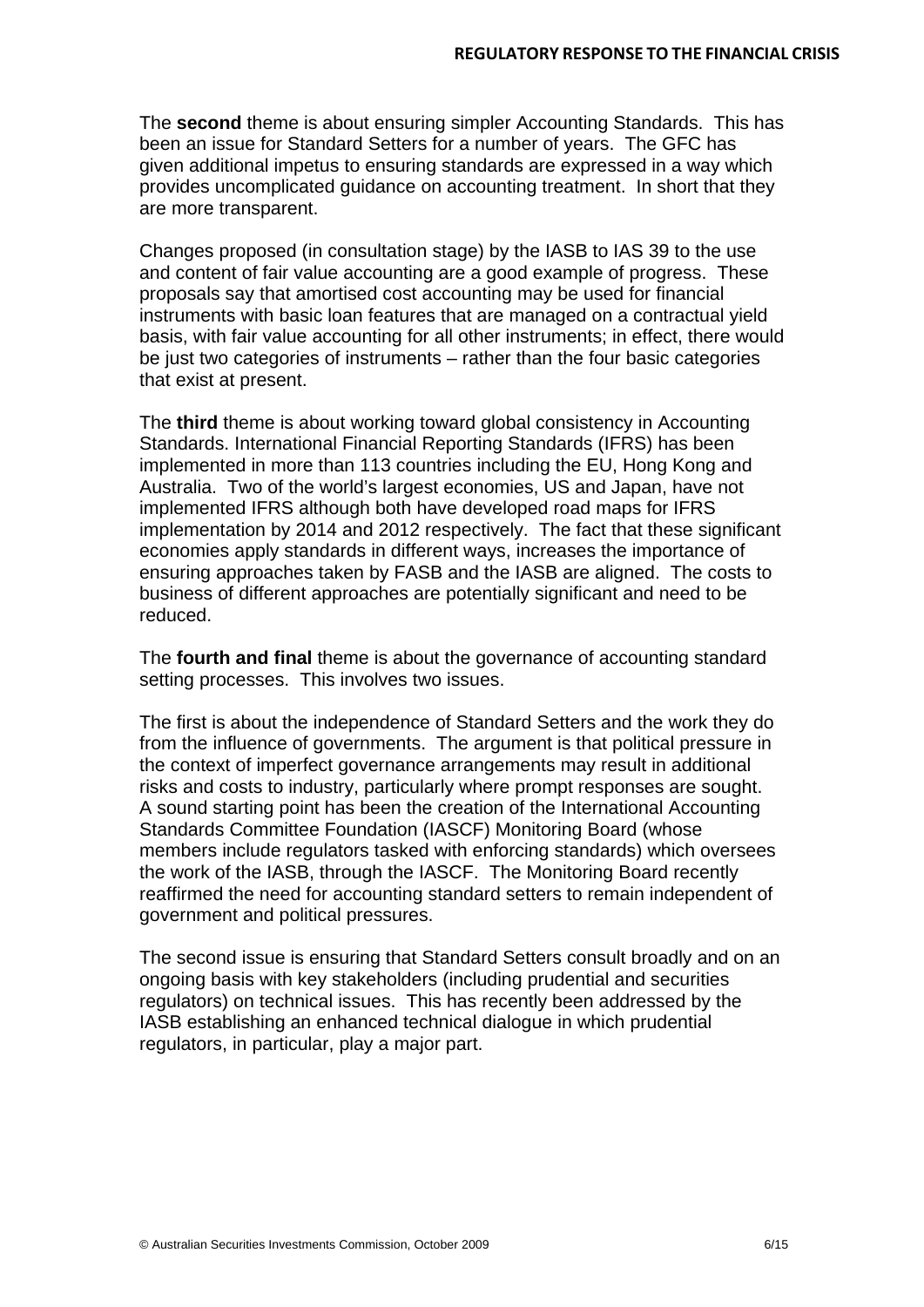# **SOME INSIGHTS INTO THE DYNAMICS OF GLOBAL REGULATORY CHANGE**

Hopefully that has given you a feel for the specific reforms under way as well as what is in the pipeline. Let me now share some insights with you into the dynamics behind the changes which hopefully will give you a better understanding of what is unfolding.

The **first** is that the regulatory changes I have outlined have a strong mandate from the various Governments, through the G-20 and the G-20 Finance Ministers. The mandate is to develop the regulatory changes and to implement them quickly.

As the recovery unfolds, some may well question the need for change. We need only to contrast the position 12 months ago, and the mood when Lehman collapsed, with today. The global equity markets have seen a 40% recovery since March this year, and credit has begun to flow again. Nevertheless, there are two reasons why the mandate for regulatory change will continue and will not be left to the markets and this was reinforced by the G-20 communiqué from Pittsburgh.<sup>[10](#page-7-0)</sup>

The first is quite simple: the loss of confidence experienced in September/October 2008 was so significant that Governments needed to spend a lot of taxpayer money. They have no option but to ensure that the possibility of recurrence is minimised and that taxpayer money is repaid.

The second is that regulatory failures played a significant part in the GFC, and need to be dealt with. The five specific examples of regulatory changes which I catalogued earlier illustrate this point, as do the changes proposed by other international bodies such as the FSB.

My **second insight** into the dynamics of change is that the content of the reform agenda is now being taken forward primarily by key international regulatory bodies.

This is an important change to the landscape. We are in the process of a shift of greater responsibility to a number of international institutions, including political bodies like the G-20 Leaders and Finance Ministers; technical bodies like IOSCO; and accounting oversight bodies like the IASCF. This shift in regulatory responsibilities has stopped short of a central regulator. However, there seems to have been a shift of greater responsibility to the FSB and Central Bank Governors. This is premised on the paramount importance of financial stability.

l

<span id="page-7-0"></span><sup>10</sup> G20, *Leaders Statement, the Pittsburgh Summit* 

*<sup>&</sup>lt;* [http://www.g20.org/Documents/pittsburgh\\_summit\\_leaders\\_statement\\_250909.pdf>](http://www.g20.org/Documents/pittsburgh_summit_leaders_statement_250909.pdf)at 25 September 2009.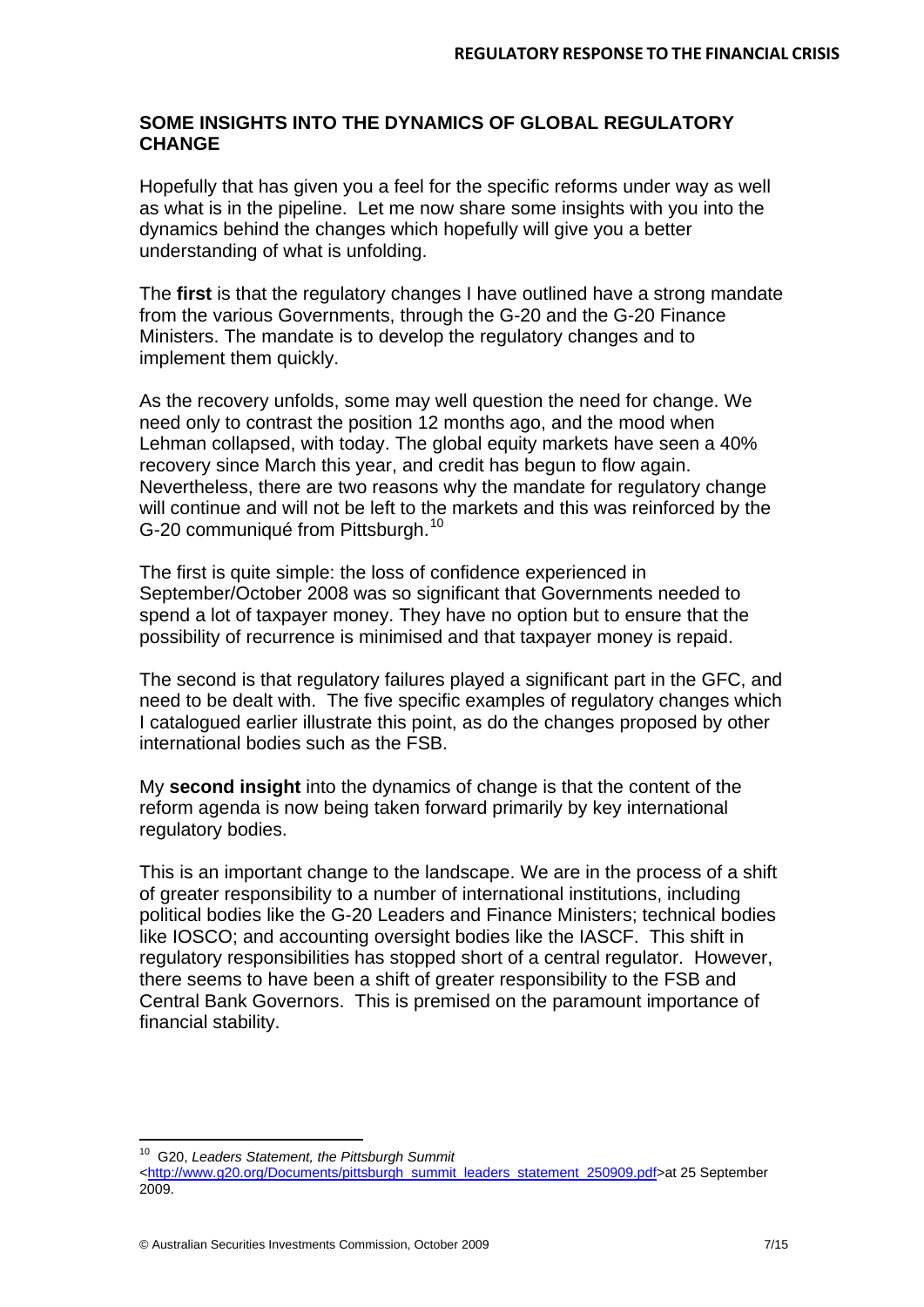What are the implications of this shift? Well, representation on the international bodies I have mentioned has become a key to influencing the regulatory outcomes. Positions which become available on these bodies will become more hotly contested as jurisdictions seek a 'seat at the table'. Australia is well positioned on these bodies. For example, we have two representatives (RBA and Treasury) on the FSB and extensive participation by APRA.

In the case of IOSCO, ASIC is well represented at every level (e.g. main Technical Committee and each main Standing Committee). In addition, we co-chair the Task Force on Unregulated Financial Markets and Products which is focused on regulation of securitisation and CDS, and we are now Chair of the Joint Forum.

Australia also has members on the IASB, the IASCF, the International Financial Reporting Interpretations Committee (IFRIC) and the International Auditing and Assurance Standards Board (IAASB).

Australia's track record in regulatory reform, with our system being seen as one of the most robust, gives important credibility for our views.

Another observation of the shift to international bodies is that the content of the work of these bodies has moved from technical aspects to policy development. This has implications both for these bodies and for its member countries. These bodies need to develop the research capability to deal with these broader policy issues. For example, IOSCO does not have an office of chief economist as yet. For its members, the shift in policy to these matters raises important issues at home for those Government departments (e.g., Treasury) charged with policy. They need to input internationally and still be able to assess whether or not the changes should be regulated at home. Hence ASIC and Treasury work closely on these issues both internationally and domestically.

Another factor is that there will be important overlap issues of policy which need to be dealt with. For example, how the FSB deals with executive remuneration from a stability point of view may be different to how IOSCO would deal with it for regulatory purposes.

Finally, the focus on a more global approach will lead regulators to increase the level of cooperation between them, to more effectively handle crossborder issues.

So you can see that the move to greater responsibility to these international bodies has a number of implications.

My **third insight** is that as these changes are increasingly driven at an international level, business and consumer organisations will need to reorganise to influence policy.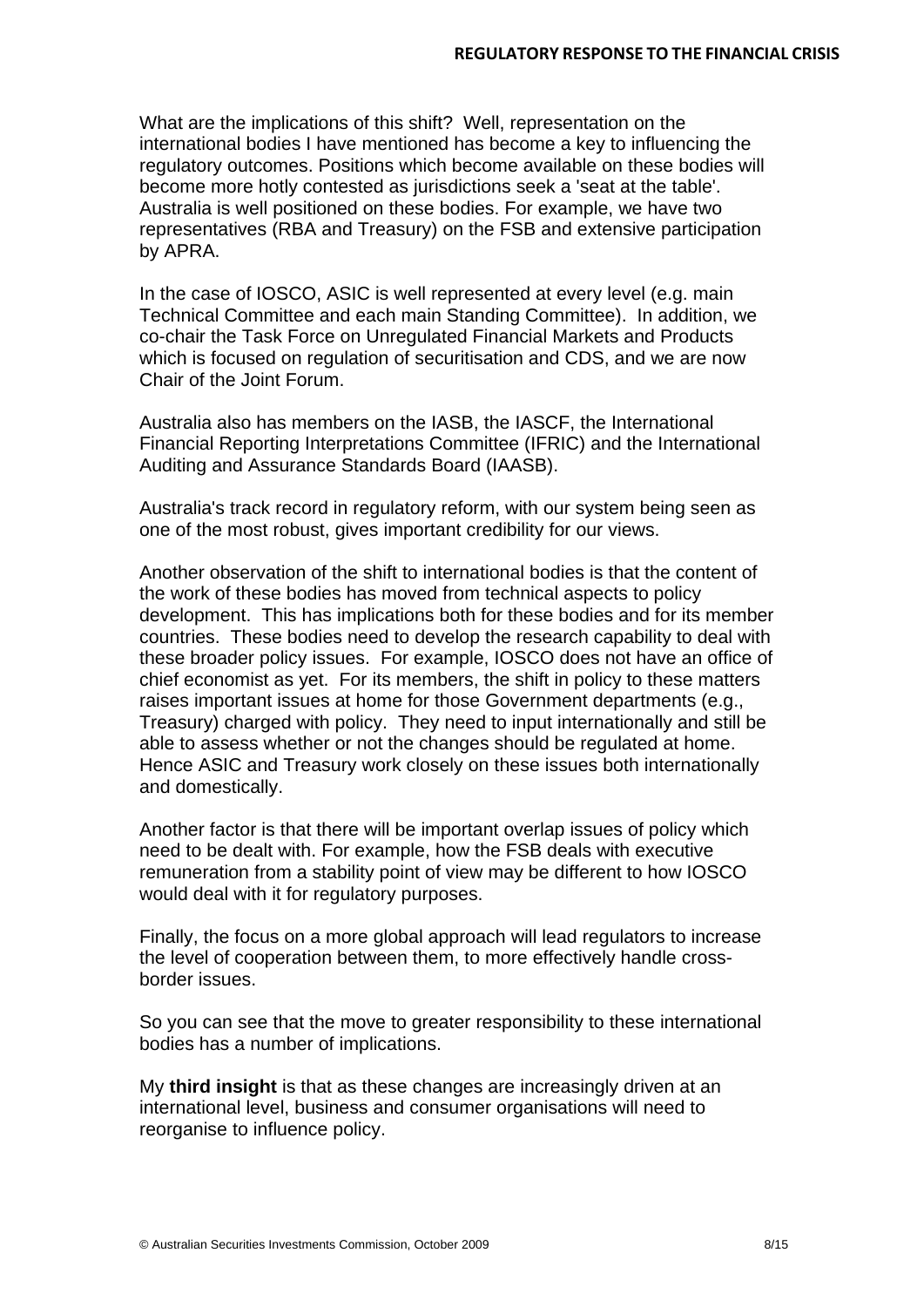Traditionally, business and consumer groups have provided input locally on proposals. As more and more of the decisions are taken by international bodies, input will need to be at that level and international capability for these bodies will be important. We saw evidence of this in Basel last week. There was direct consultation with IOSCO by CRAs and international industry groups (e.g. International Banking Federation, Institute of International Finance and so on).

There is also another related development. Regional regulatory bodies with a more united voice are emerging, most notably, CESR in Europe (Committee of European Securities Regulators). These bodies can do the necessary research to impact on the international bodies making decisions. For the broader Asia region, there may be a need for more formalised regulatory groupings (through IOSCO) to focus on the specific issues for the region. Our region is made up of both developing and developed capital markets.

My **fourth and final insight** about the dynamics of change concerns the decision making processes of these bodies, which are driven by consensus and generally at a 'principle' or 'set of principles' level.

Principles-based decision making is sensible at an international level. It has the advantage of facilitating consensus and leaving detail to each jurisdiction when it comes to implementation. The obvious benefit is that matters can be better adapted to each jurisdiction.

The drawback, however, can be lack of uniformity, which can add to the cost of compliance and open up regulatory arbitrage. For instance, the high-level principles on short selling I spoke about earlier are being regulated differently in the reporting and disclosure regimes.

This raises questions of whether investment decisions will shift, depending on the degree of disclosure that each jurisdiction might have. You can see a situation where fund managers may run some short selling strategies in jurisdictions where they may wish to have more reporting and disclosure time, so as not to alert the market to their tactics.

Different reporting and disclosure can add to the cost of system changes to cope with the different jurisdiction. This, in turn, is reflected in increased costs of doing business.

CRAs is another example. We are seeing a significant difference between the EU and the US as I set out earlier. These differences are creating issues for CRAs wanting to see their ratings used in other countries. For instance, the EU is requiring CRAs from outside Europe to establish the equivalence of their home regulatory before allowing ratings to be used in Europe.

You can see from what I have said that the reform agenda is being driven internationally and with that has come a new mandate (G-20) and increased responsibility of international bodies. Representation and involvement with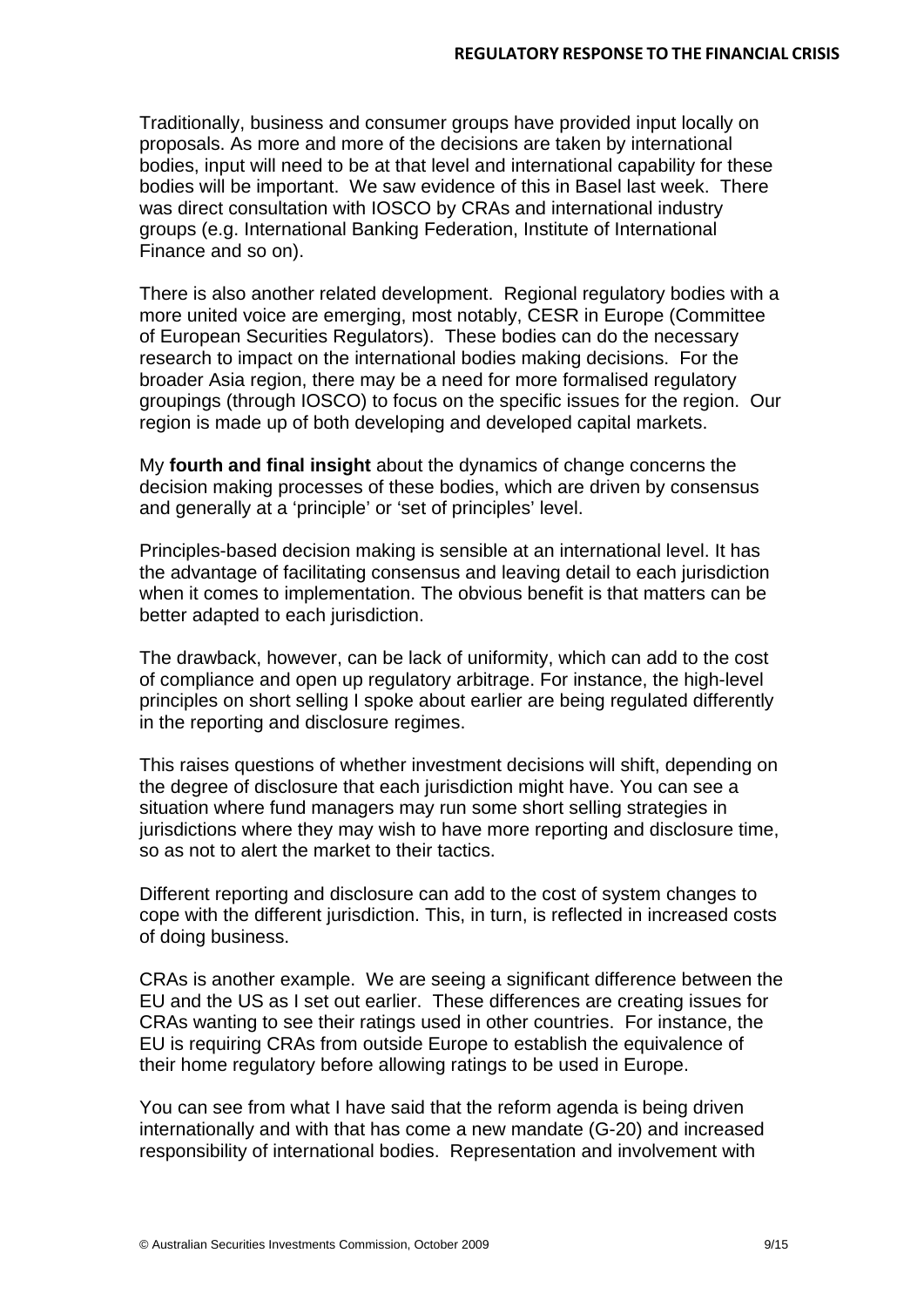these bodies is the important way of influencing change and staying abreast of developments.

Let me end this part of my presentation by saying that although the changes will be driven internationally, each jurisdiction has retained the right to enact changes. There is no multilateral agreement which requires each jurisdiction to adopt what has been developed. Nevertheless, there is at least a presumption or expectation that changes will be implemented.

# **TOWARDS A GLOBAL CONCEPTUAL FRAMEWORK TO ASSESS BALANCE?**

I'd now like to move to the issue of balance between market efficiency and investor protection.

It is quite understandable, given the depth of the GFC, that the first global response was to remove toxic assets and stabilise the financial markets. This was followed by different forms of stimuli packages, as the GFC impacted the real economy.

The next priority has been prudential and risk management practices. Hence the agenda of issues being dealt with by the FSB. The immediate problems in the securities and investments markets have lead to the type of changes which I catalogued in the first part of my presentation, such as short selling and regulating the CRAs.

This approach to reform, issue by issue or case by case, will continue. Ordinarily, there's nothing wrong with such an approach. With so many changes and with so many bodies, however, this approach has some risks:

- fragmentation: different bodies are dealing with the same issues, although from different perspectives (e.g. securitisation being dealt with by IOSCO and FSB)
- cumulative impact: potential loss of sight of impact on a cumulative basis of all the reforms from all bodies on the efficiency of markets
- insufficient focus on the future: while fixing past problems is important, what markets will look like in the future and their efficiency will also be important.

These can all translate into inefficiencies in the market and increases in cost of capital.

As I said at the beginning, what may be needed is a conceptual framework against which we can measure whether the reforms achieve the right balance between efficiency and investor protection.

In my view, such a conceptual framework needs to start with an analysis of the philosophical or economic underpinning of the current regulatory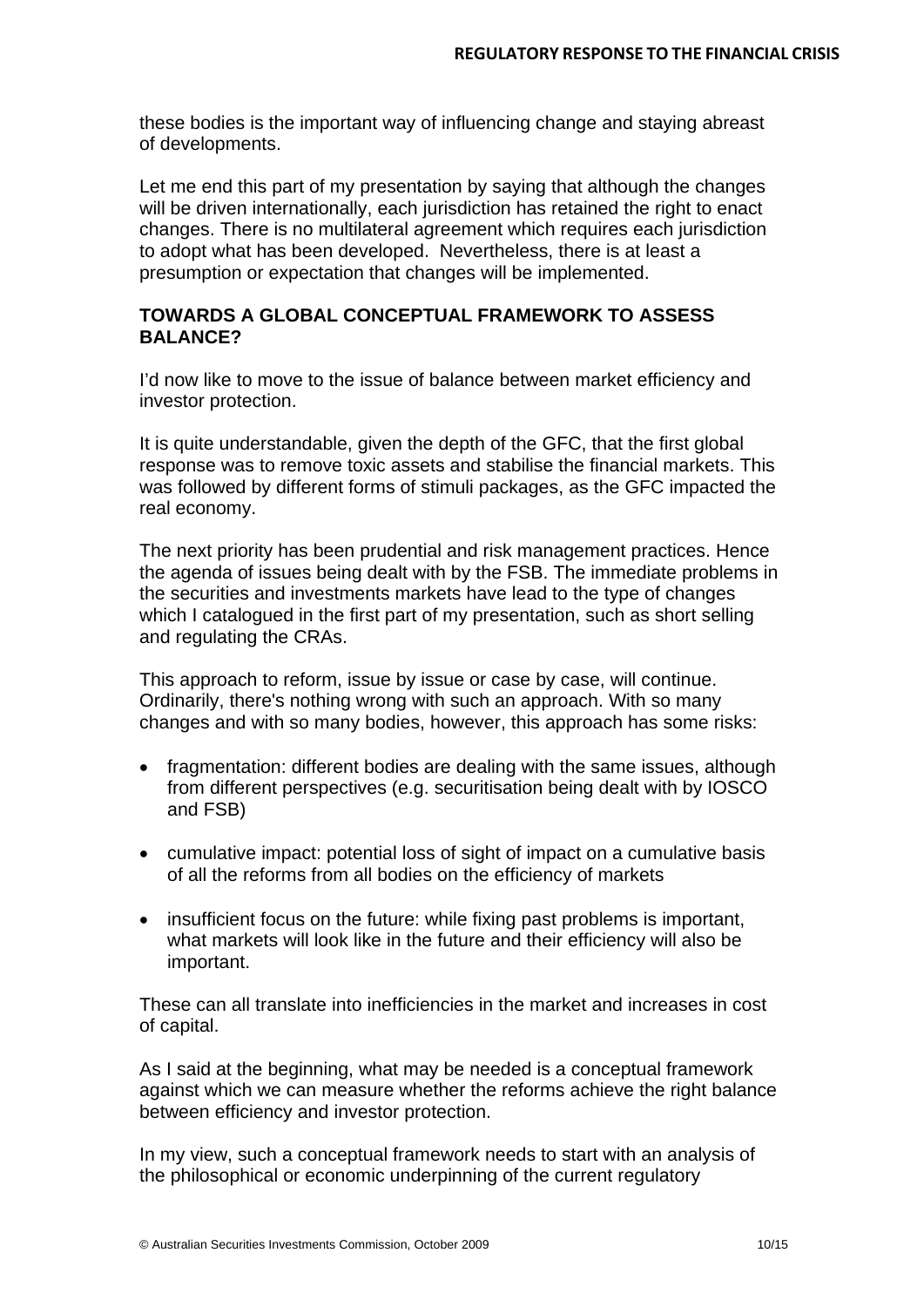framework. The testing of the assumptions on which it is based is likely to point the way to reforms which will achieve better results for the balance between efficiency and investor protection.

I'll outline what I mean in the Australian context. Here, the economic or philosophical underpinning of much of the securities and investments regulations in the Corporations Act is the market efficiency hypothesis. This is the great body of finance and economic thought that emerged after the Second World War. Within this general rubric comes portfolio theory, the Efficiency Markets Hypothesis and the Capital Asset Pricing Model.

These concepts were picked up by the Campbell<sup>[11](#page-11-0)</sup> and Wallis<sup>[12](#page-11-1)</sup> recommendations which formed the basis of much of today's Corporations Act. The nub of their recommendations was a search for lower cost of capital and an increase in the availability of funding sources, which were seen to combine to increase Australia's sustainable economic growth.

The means of achieving such a desired end was deregulation, allowing markets to decide on investments in their own interests, after suitable disclosure. Regulatory intervention was confined to the minimum possible: correcting instances of market failure such as insider trading, and promoting disclosure.

However, because of systemic issues, banks and financial institutions were prudentially regulated. Hence the 'twin peaks' model (ASIC and APRA) which we have today.

The application of this theory was not restricted to Australia. Indeed it formed the basis of the financial markets in the US, the UK and Europe. So the conceptual framework I am talking about can apply internationally. I am only using Australia to illustrate.

The market efficiency hypothesis has a number of assumptions. What the GFC has done has been to call these assumptions into question, or at least re-examination.

Let me illustrate this by using disclosure. The theory recognises the importance of disclosure for investors to assess risk and make their own decisions.

The assumption is that investors (whether institutional or retail) have the tools to understand what disclosure means. We saw at the institutional level that there was widespread disclosure on how CDSs and collateralised debt obligations (CDOs) and CDOs squared worked. Yet that disclosure did not translate into an understanding of the risks associated with those products.

l

<span id="page-11-1"></span><span id="page-11-0"></span><sup>11</sup> Australian Financial System Inquiry 1981, *Australian Financial System: Final Report of the Committee of Inquiry into the Australian Financial System*, (Mr J. K. Campbell, Chairman), AGPS, Canberra. <sup>12</sup> Australian Financial System Inquiry 1997, *Financial System Inquiry: Final Report* (Mr S Wallis, Chairman) AGP, Canberra.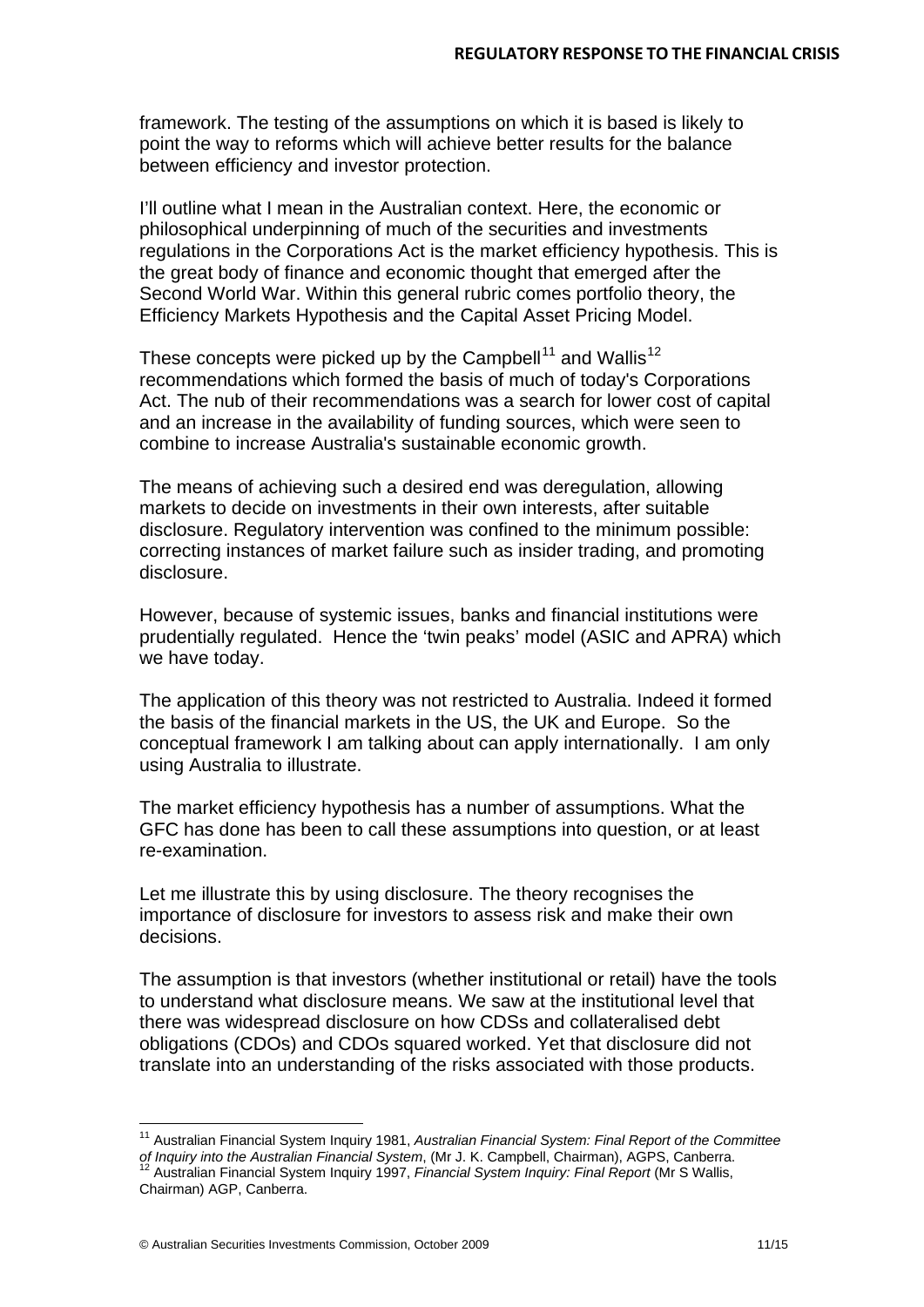At the retail level, we again saw that disclosure did not necessarily mean investors understood the risks.

What this means is that in assessing regulatory changes, we need to focus not only on the disclosure but what that disclosure means and what the risks are. As we get a better understanding of the limitations around disclosure, we can assess changes such as:

- suitability of product tests at the retail level of the market.
- recognition at the institutional level of the market of the limits of disclosure where complex products are involved.
- acceptance that 'too much disclosure' may also not be the answer and that disclosure has to be meaningful.

Changes such as these, if made, will involve some trade-off in efficiency (e.g. adding to compliance costs) against investor protection. However, this tradeoff will need to be better understood and the changes viewed in the context of the continued evolution of the market efficiency hypothesis.

There are a number of other assumptions in the market efficiency hypothesis that need to be tested. Let me look at three of them to illustrate why a conceptual framework is important.

First, the market efficiency hypothesis assumes market rationality. Yet, what we have seen is market irrationality, irrational exuberance and a herd mentality involving higher and higher leverage to push up asset prices with a disregard for risk/reward premiums.

One of the key things to promote market rationality is the existence of independent intermediaries such as the rating agencies and auditors, accountants, asset managers and analysts. This independence is important in enabling markets to assess risks.

What we continually need to test, however, is that we have the frameworks around the intermediaries, so that they are and remain independent and can offer independent views (even if those views go against the prevailing thought).

During the GFC, we have been focusing on CRAs and questioning how they did not see the problems with subprime. In the early 2000s, internationally we questioned auditors (which led to significant developments in the auditor independence we have today), and in the mid-90s, the role of investment banks and research analysts (which led to better conflict of interest management).

What is becoming clearer is that for the efficient markets hypothesis to work, the independence of intermediaries (or the gatekeepers) may be more important than we thought.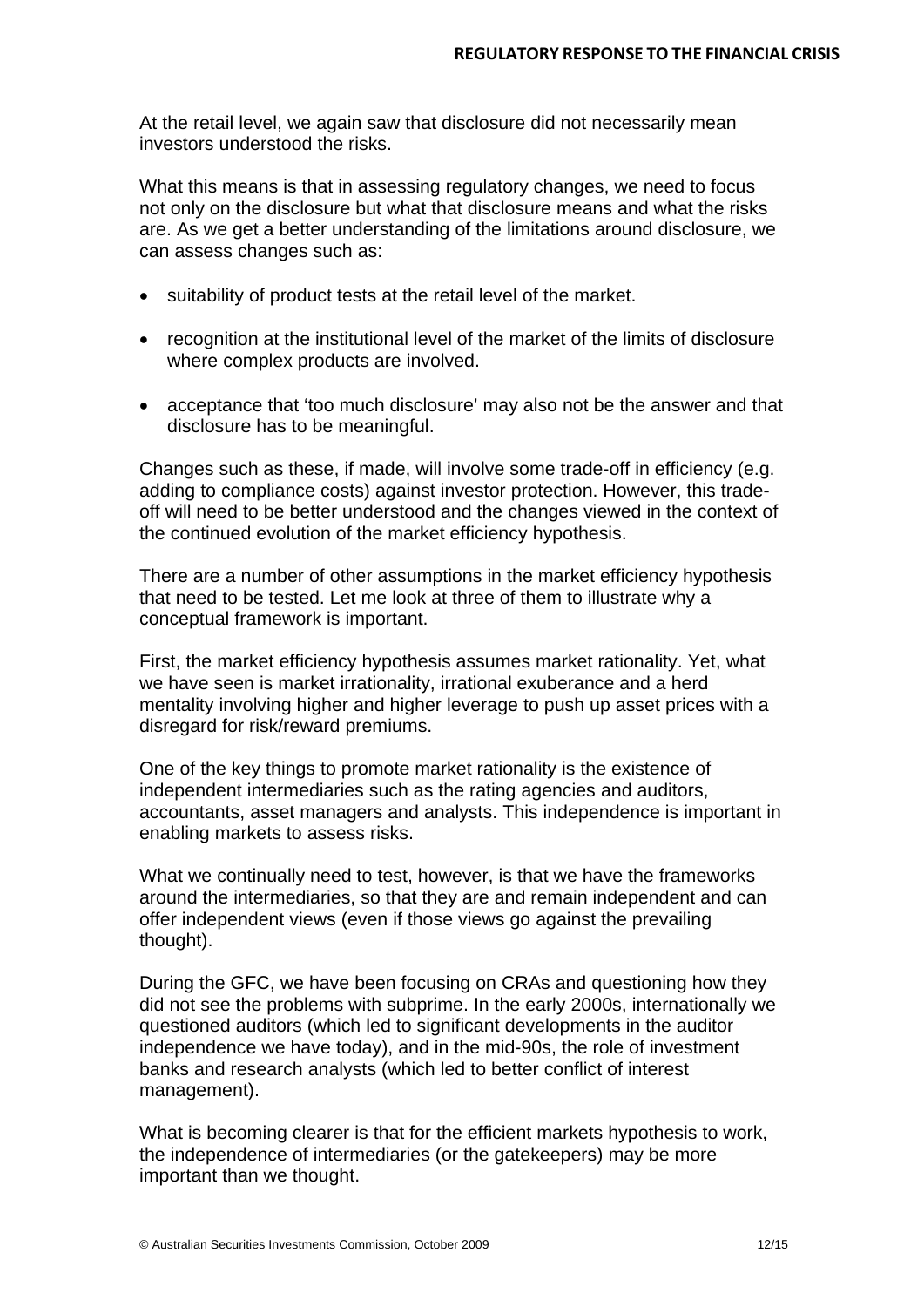Secondly, there is the assumption of the market efficiency hypothesis that problems can be contained within countries. This may understate the global interconnections of capital.

An example here is the US subprime. The total market was some US\$7.5 trillion. US\$2.5 trillion of this was held offshore. This has problems for risk assessment and analysis of exposures. It also means that when jurisdictions introduce solutions, they may need to assess more completely what will happen to those foreign holdings.

Thirdly, the market efficiency hypothesis assumes that financial innovation will lead to efficiency. This may fail to allow for the risks of complexity and the lack of transparency which can come with innovation.

Consider the derivatives markets. These are instruments to lay off risk and so on. Yet the complexity of these instruments was such that the interconnection between the banks and financial institutions was not seen or understood.

The need for standardisation of these instruments, and to couple them with central counterparties, is now seen as an important change which will be needed. These changes may add to cost, yet they will have benefits for the markets.

I recognise that my analysis of the assumptions of the market efficiency hypothesis is not perfect. Nevertheless, I believe that a conceptual framework that tests the economic underpinning of the current regulatory regime, and that is clear on what the benefits of the changes will be, might have a better long-term result than the continued case by case approach to reform. It should provide a greater opportunity to maintain the balance between efficiency and investor protection.

As an initial step in this direction, ASIC has set up a small, informal group of IOSCO member countries to explore the conceptual framework idea and how we can make use of it in relation to the unfolding global regulatory agenda.

# **IMPLICATIONS FOR AUSTRALIA**

I have so far been talking about the global regulatory landscape.

Let me now return to the question and final part of my presentation, what all this means for Australia. It is generally accepted that Australia's regulatory system has fared better and as I have said on other occasions, that has been due to many factors – sound policies of successive governments, the structure of our regulatory regime and the work of bodies such as RBA, APRA, ACCC and Treasury to name just a few.

So, are these international regulatory changes relevant to Australia? Yes, of course they are. First, Australia is part of the global financial markets and regulatory changes in these markets can impact the flow of capital and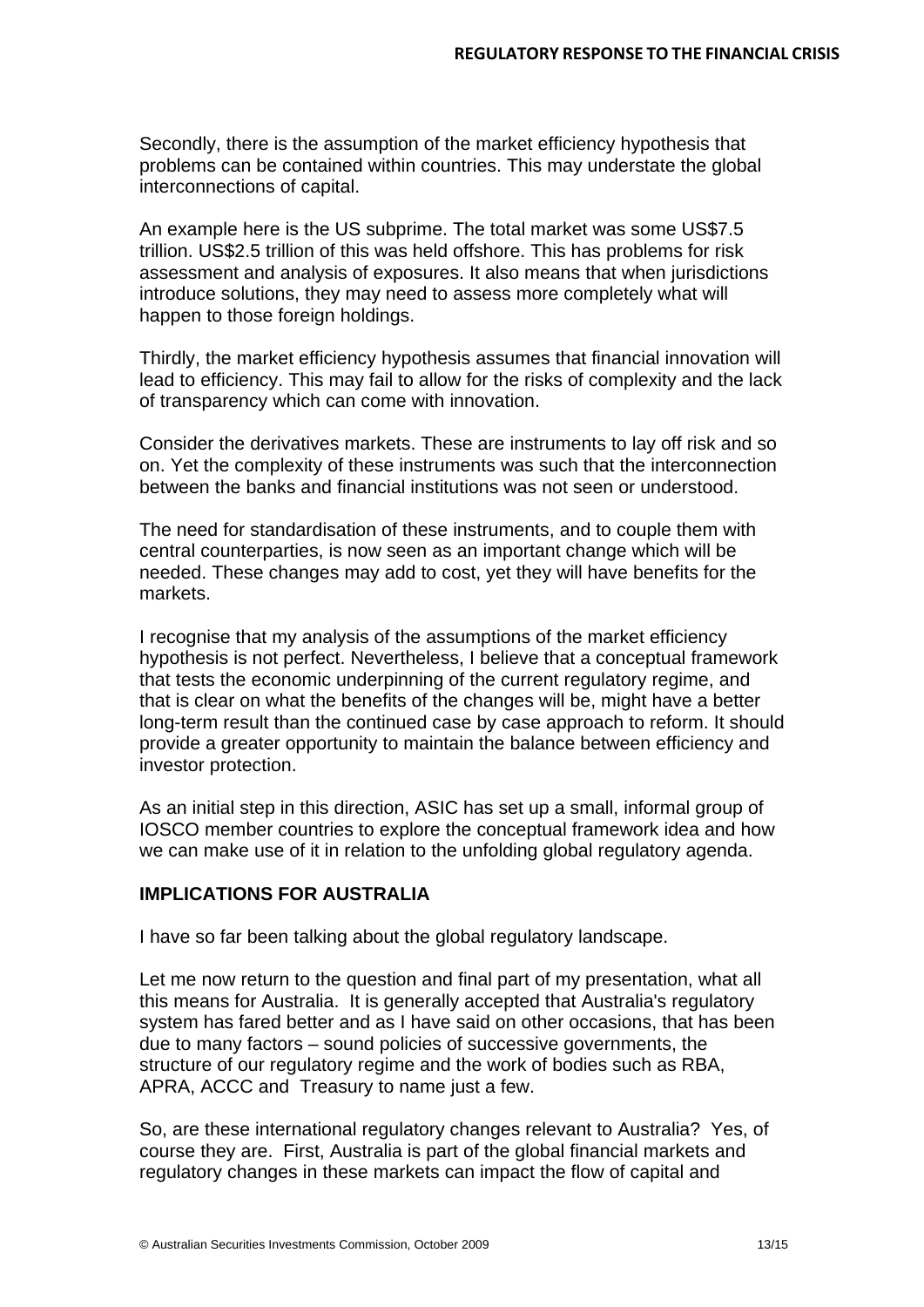investments between Australia and other countries. Secondly, the adverse impacts from unregulated or badly regulated activities in these markets can impact Australia. While it has been limited, we have seen evidence of that in the GFC with short selling and in distribution of CDOs.

The fact that the Australian regulatory system has been more robust, has enabled Australia to take a more measured response to these developments involving:

- participation and input at an international level and the sound system which we have, has given us credentials and a 'seat at the table'. For example, Australia's twin peaks policy is seen as a model for other jurisdictions to move to. This participation enables us to influence outcomes which could otherwise impact financial markets. Certainly if international reforms proceed within the conceptual framework I spoke about, potential adverse impacts would be further minimised.
- measured and careful assessment by Government to the changes which have emerged and will emerge from this international activity. We have seen, for example, in Australia changes to short selling and CRAs. Other changes, as they emerge, I would expect would also be carefully assessed and reviewed by Treasury and Government and decisions made.
- this measured approach has also had regard to the impact of changes on the balance between efficiency and investor protection. Certainly ASIC in its submission to the Parliamentary Joint Committee on Corporations and Financial Services (PJC), for example, has stressed the need to continually reassess that we have the balance right.

This approach of participation at an international level and measured response at home may well continue for some time. Although it is a policy matter for Government, there does not seem to be the same pressing need for wholesale reform in Australia as may be the case in other countries.

The GFC has also thrown up some domestic regulatory issues (in the sense of not being directly related to the global changes I have mentioned) which relate to areas, for example, such as margin lending. We also have Inquiries by the PJC on the financial advice industry and managed investment schemes. These are specific areas and (although policy matters for Government) are not likely to carry with them a need for wholesale reform.

# **Conclusion**

As you have seen, there is a long list of international regulatory changes in the pipeline, many of which are still in the early stages of development.

Changing dynamics are driving these changes – the political agenda through the G-20 and the growth in the responsibility of the international bodies. These developments require adjustments at home in the way we participate and respond to the changes.